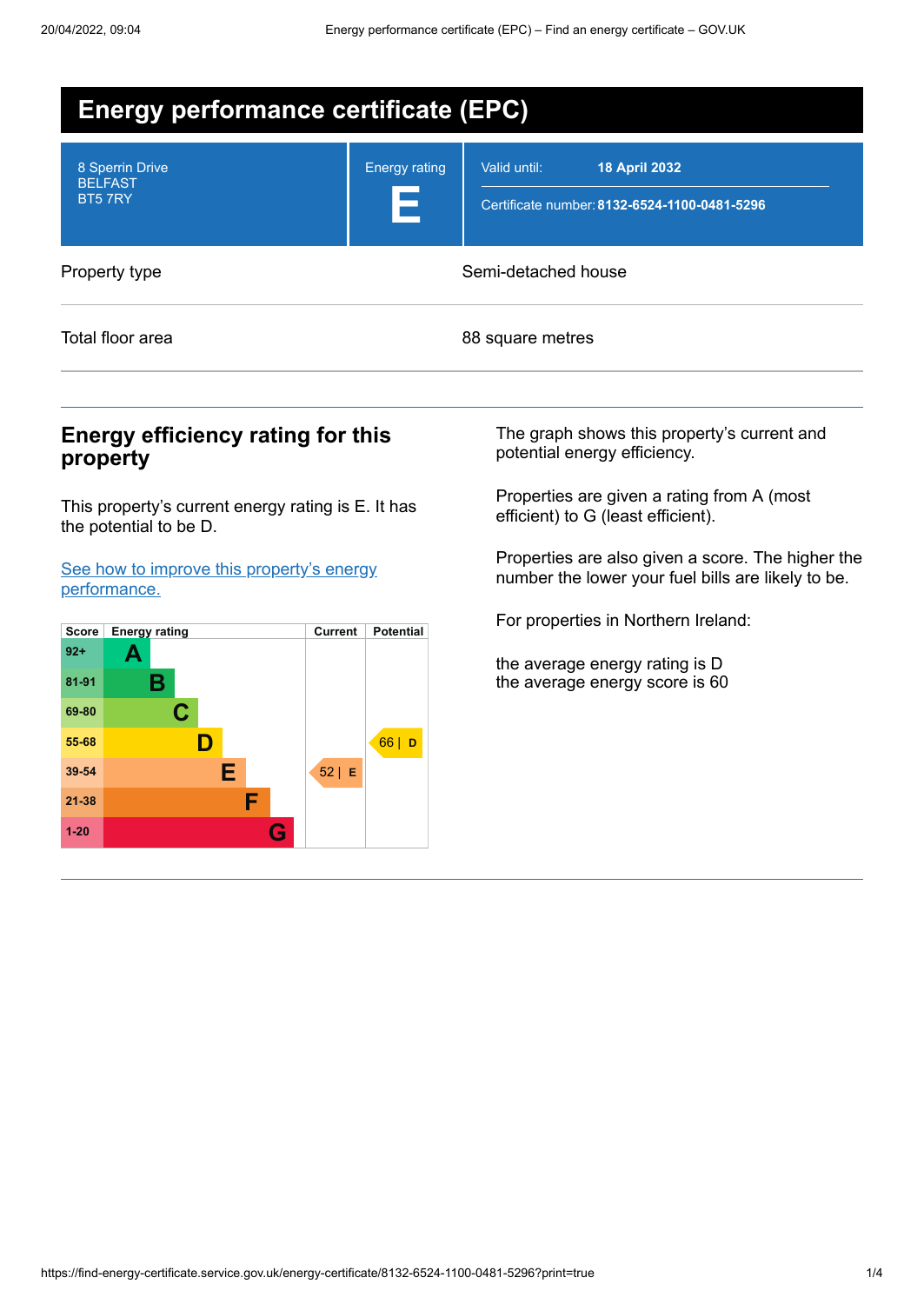# **Breakdown of property's energy performance**

This section shows the energy performance for features of this property. The assessment does not consider the condition of a feature and how well it is working.

Each feature is assessed as one of the following:

- very good (most efficient)
- good
- average
- poor
- very poor (least efficient)

When the description says "assumed", it means that the feature could not be inspected and an assumption has been made based on the property's age and type.

| <b>Feature</b>       | <b>Description</b>                       | Rating    |
|----------------------|------------------------------------------|-----------|
| Wall                 | Cavity wall, filled cavity               | Good      |
| Roof                 | Roof room(s), insulated (assumed)        | Good      |
| Window               | Fully double glazed                      | Average   |
| Main heating         | Boiler and radiators, oil                | Average   |
| Main heating control | Programmer, no room thermostat           | Very poor |
| Hot water            | From main system, no cylinder thermostat | Poor      |
| Lighting             | Low energy lighting in all fixed outlets | Very good |
| Floor                | Suspended, no insulation (assumed)       | N/A       |
| Secondary heating    | Room heaters, electric                   | N/A       |

#### **Primary energy use**

The primary energy use for this property per year is 257 kilowatt hours per square metre (kWh/m2).

| <b>Environmental impact of this</b><br>property                                                        |                             | This property produces                                                                                                                                        | 5.6 tonnes of CO2 |
|--------------------------------------------------------------------------------------------------------|-----------------------------|---------------------------------------------------------------------------------------------------------------------------------------------------------------|-------------------|
| This property's current environmental impact<br>rating is E. It has the potential to be D.             |                             | This property's potential<br>production                                                                                                                       | 4.0 tonnes of CO2 |
| Properties are rated in a scale from A to G<br>based on how much carbon dioxide (CO2) they<br>produce. |                             | By making the recommended changes, you<br>could reduce this property's CO2 emissions by<br>1.6 tonnes per year. This will help to protect the<br>environment. |                   |
| Properties with an A rating produce less CO2                                                           |                             |                                                                                                                                                               |                   |
| than G rated properties.                                                                               |                             | Environmental impact ratings are based on<br>assumptions about average occupancy and                                                                          |                   |
| An average household<br>produces                                                                       | 6 tonnes of CO <sub>2</sub> | energy use. They may not reflect how energy is<br>consumed by the people living at the property.                                                              |                   |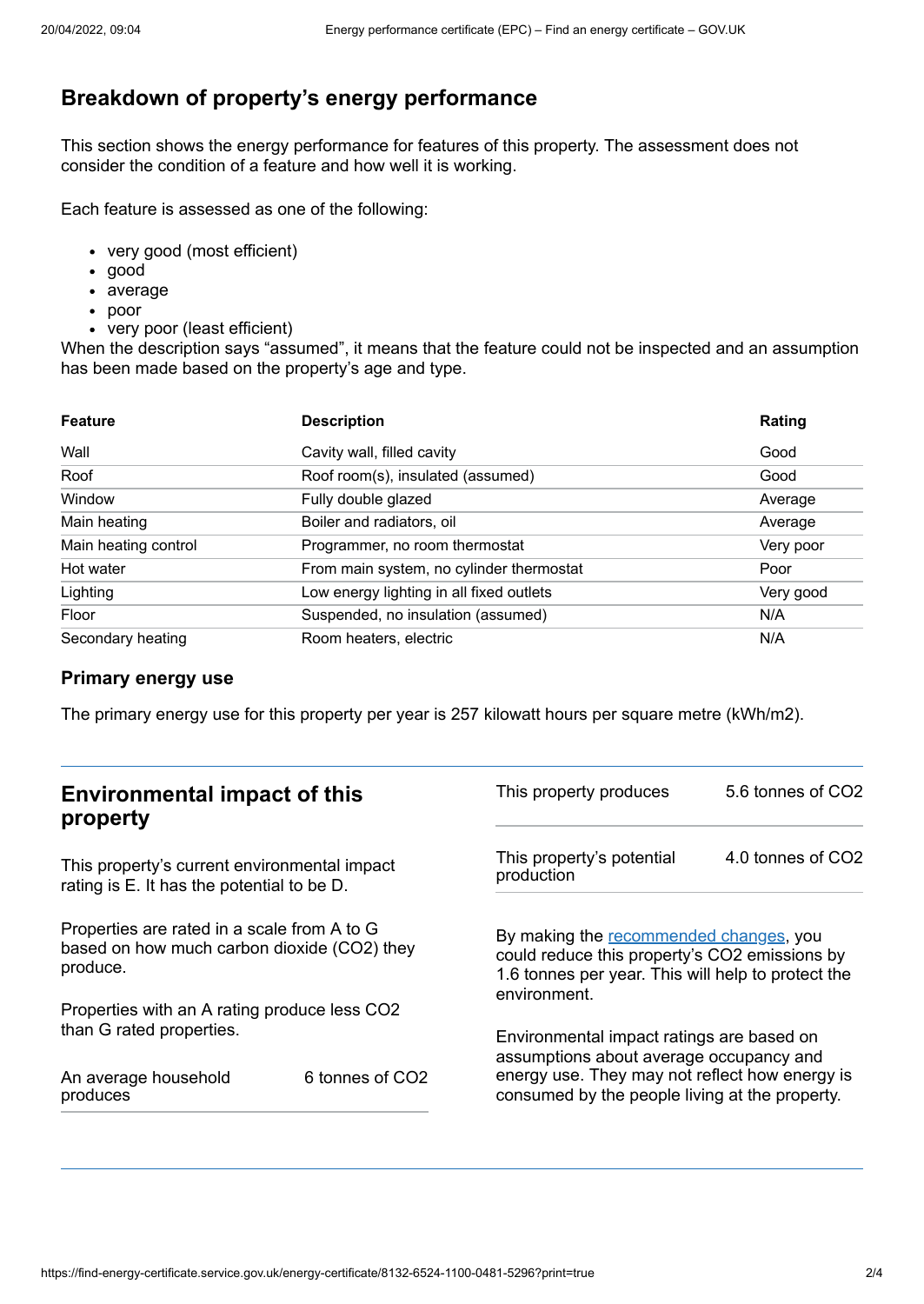# <span id="page-2-0"></span>**How to improve this property's energy performance**

Making any of the recommended changes will improve this property's energy efficiency.

If you make all of the recommended changes, this will improve the property's energy rating and score from E (52) to D (66).

| <b>Recommendation</b>                          | <b>Typical installation cost</b> | <b>Typical yearly saving</b> |
|------------------------------------------------|----------------------------------|------------------------------|
| 1. Hot water cylinder thermostat               | £200 - £400                      | £14                          |
| 2. Heating controls (room thermostat and TRVs) | £350 - £450                      | £138                         |
| 3. Floor insulation (suspended floor)          | £800 - £1,200                    | £45                          |
| 4. Heat recovery system for mixer showers      | £585 - £725                      | £17                          |
| 5. Condensing boiler                           | £2.200 - £3.000                  | £37                          |
| 6. Solar water heating                         | £4,000 - £6,000                  | £32                          |
| 7. Solar photovoltaic panels                   | £3,500 - £5,500                  | £339                         |

## **Paying for energy improvements**

Find energy grants and ways to save energy in your home. [\(https://www.gov.uk/improve-energy-efficiency\)](https://www.gov.uk/improve-energy-efficiency)

## **Estimated energy use and potential savings**

| Estimated yearly energy<br>cost for this property | £970 |
|---------------------------------------------------|------|
| Potential saving                                  | £251 |

The estimated cost shows how much the average household would spend in this property for heating, lighting and hot water. It is not based on how energy is used by the people living at the property.

The estimated saving is based on making all of the [recommendations](#page-2-0) in how to improve this property's energy performance.

#### **Heating use in this property**

Heating a property usually makes up the majority of energy costs.

#### **Potential energy savings by installing insulation**

The assessor did not find any opportunities to save energy by installing insulation in this property.